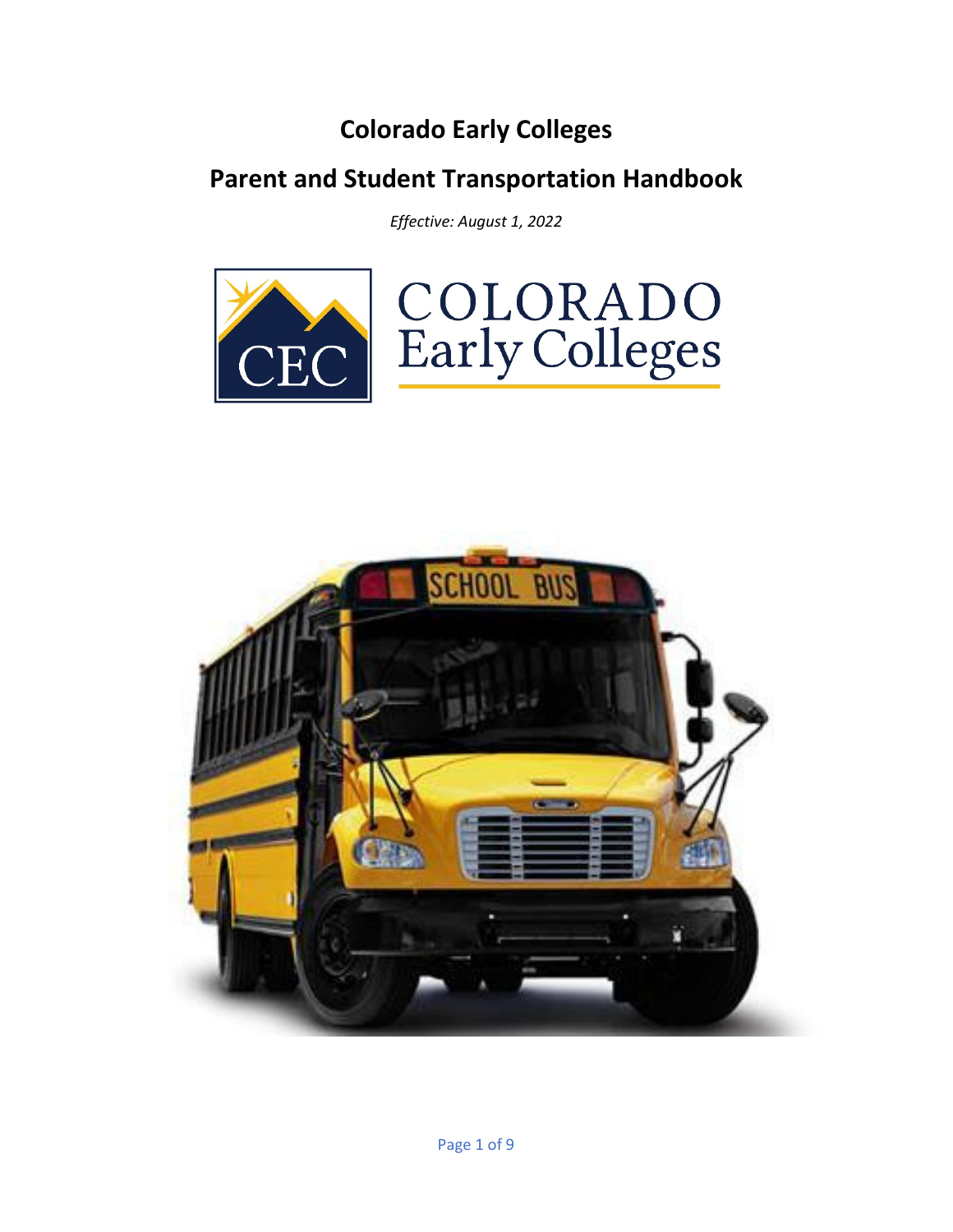# <span id="page-1-0"></span>Contents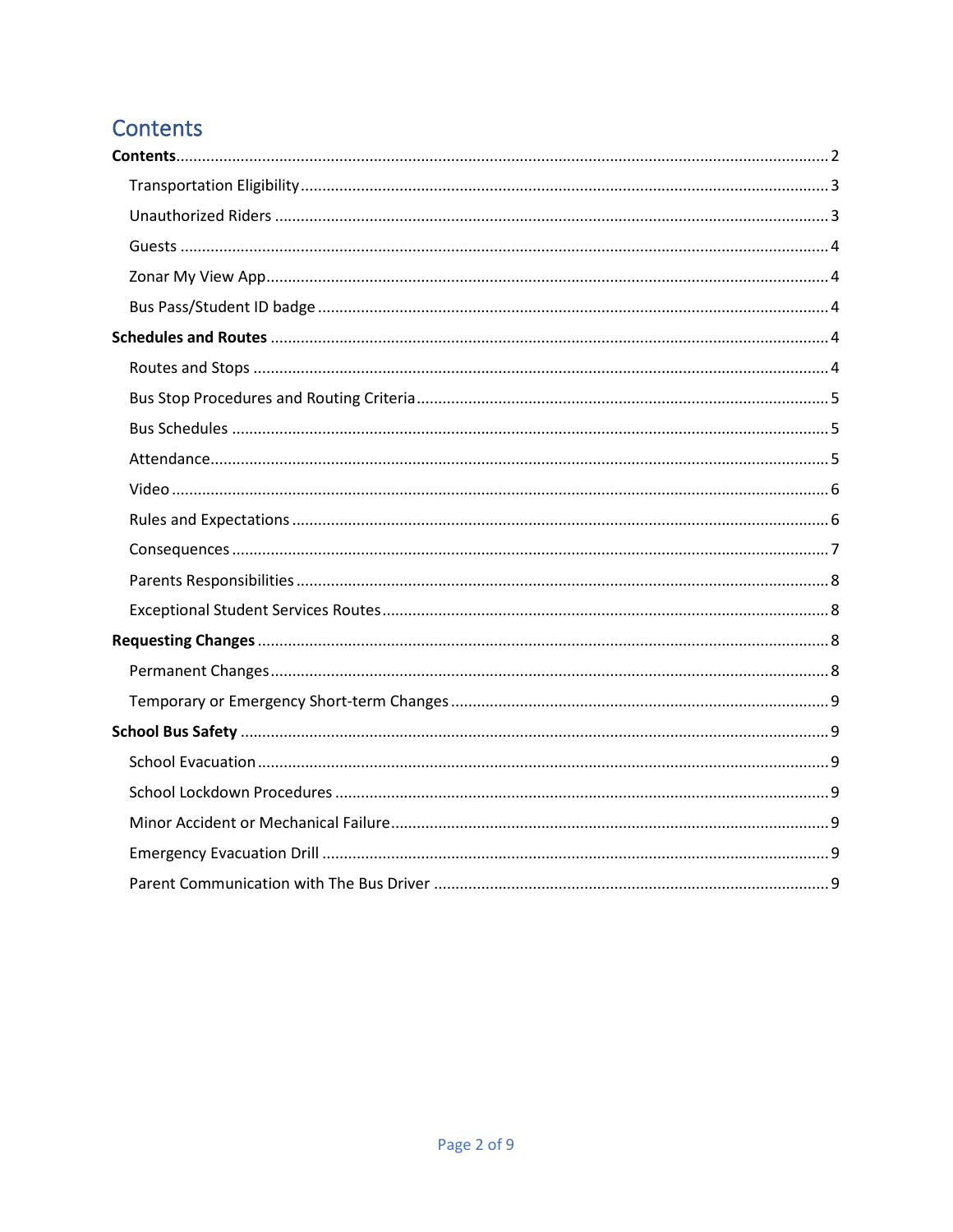# Transportation Overview

Colorado Early Colleges Transportation is a privilege and is provided for families on a space available basis at no additional cost. Our bus service should enhance the learning experience of each student rider. Every effort will be made to provide safe, comfortable, and pleasant transportation service, while maintaining an appropriate level of efficiency.

CEC does not discriminate in any programs or activities based on sex, race, creed, religion, color, national origin, age, veteran or military status, sexual orientation, gender expression or identity, disability, or the use of a trained dog guide or service animal.

To continue this service, Colorado Early Colleges (CEC) may need to make changes to routes and stops based on ridership, location, access, and distance.

We ask that you read and discuss the contents of this handbook with your student rider to promote a clear understanding of the responsibilities and expectations. Effective transportation service requires appropriate actions by bus drivers and staff, school administrators, students, and parent / guardians.

## Transportation Registration

Students who wish to ride the bus must first register for transportation through th[e CEC Transportation](https://coloradoearlycolleges.org/transportation-services/)  [Website](https://coloradoearlycolleges.org/transportation-services/) It is essential that the school always has the most up to date information, including telephone numbers (home and work), current email, home address changes, and emergency contact information. This helps ensure your student will receive the correct bus assignment as well as any emergency alerts or communication about bus service. Most importantly, this is also safeguard in case CEC needs to contact a parent/guardian due to an emergency.

### <span id="page-2-0"></span>Transportation Eligibility

Eligibility is generally determined by distance from the home campus (more than three miles). Transportation seating is also limited. Depending on the number of buses assigned to a particular campus, capacity may become full, and some students will need to be placed on a waitlist. Students are accepted on a first come, first serve basis. If the bus registration has reached capacity, you will be notified via email that your student is on a waitlist.

Transportation is not provided for students who reside within three miles or less of the school. Any exception to eligibility for students and the three-mile distance should be based on the existence of hazardous conditions. The existence of such conditions shall be determined by the Transportation Director.

The granting of special transportation services is based on the disability or physical handicap of the child transported as required by Colorado Statutes and §504 of the Rehabilitation Act of 1973.

#### <span id="page-2-1"></span>Unauthorized Riders

Unauthorized persons are not permitted to ride school buses. Only currently enrolled CEC students and staff *with proper ID* are authorized to ride on a CEC bus. All buses will have rosters with assigned students. Students not assigned to that bus will not be permitted to ride.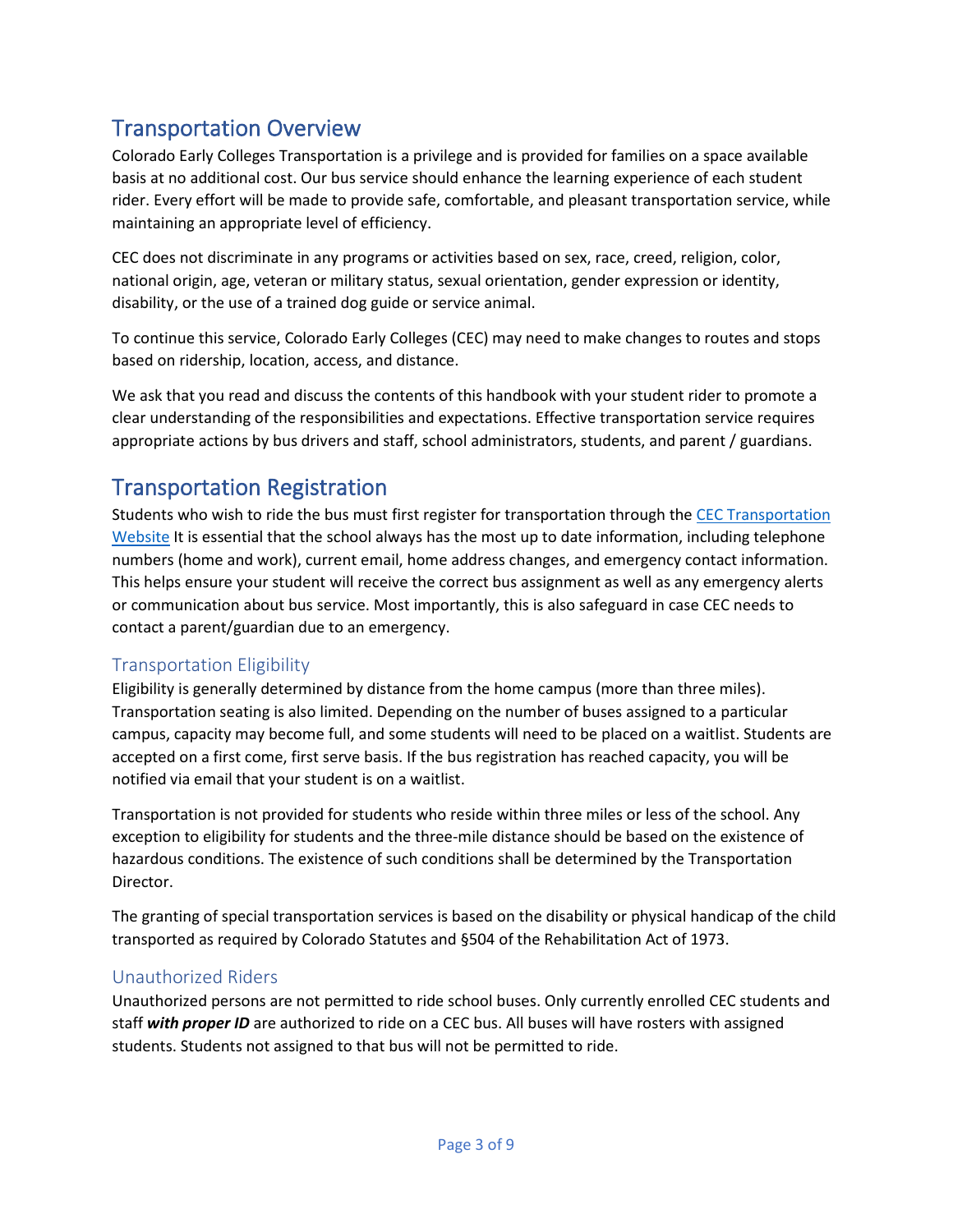#### <span id="page-3-0"></span>Guests

Students may not bring guests on the bus without prior approval from the Head of School and the Transportation Department. A parent/guardian must request permission from the school in advance and the school will give the student a permission slip to give to the driver. If there is no seating available, guest requests will be denied.

#### <span id="page-3-1"></span>Zonar My View App

Zonar My View © is an app CEC uses to update families regarding their student's bus route or stop. Parents/Guardians can also track the bus's location during routes. Parents must download this app in order to receive notifications. While the schools may send out some communications through Infinite Campus, the Transportation Department uses the My View app. You can download this free app from the App Store or Google Play.

A school access code and directions for installing the app will post on the [CEC Website.](https://coloradoearlycolleges.org/transportation-services/) You will not be able to register any information on My View without this access code and your student's state ID, located in Infinite Campus. (Tracking your student will not be available until they have a student ID card, and that ID badge is entered into Zonar by school staff.)

#### <span id="page-3-2"></span>Bus Pass/Student ID badge

Students are required to scan their student ID badge when boarding and unloading the bus. Lost ID badges must be replaced at the campus the student is enrolled at. Student ID badges contain an RFID chip assigned to each student and is used to always provide live data on passengers on all CEC buses. **Please encourage your student to be responsible and always have their ID badge.** They must scan on and off the bus. As parents, you will be able to see this in the My View App.

### <span id="page-3-3"></span>Schedules and Routes

#### <span id="page-3-4"></span>Routes and Stops

Routes are created based on stops using the student registrations received.

CEC will not typically create new bus stops for less than four students. Due to the costs and travel time involved with busing, existing stops with less than four students may be discontinued. These stops will be reviewed on a case-by-case basis.

While we try to accommodate families needing to use multiple stops due to different households and shared custody, if your student is requesting an alternate stop on a different bus, we can only accommodate on a space available basis. Please select one stop during enrollment and email the Transportation Department (Transportation@coloradoearlycolleges.org) with the second stop for the alternate residence. Please include your student' name, primary stop and school campus.

It is the responsibility of the parent/guardian to ensure the safety of students when going to, coming from, and at the bus stop.

NOTE: *Parents should be aware that the first few weeks of school are a transitional period as bus routes/stops are adjusted for timing due to traffic, number of students at a stop, etc. We ask that parents be patient and understanding during this period. Please make sure you download the Zonar My*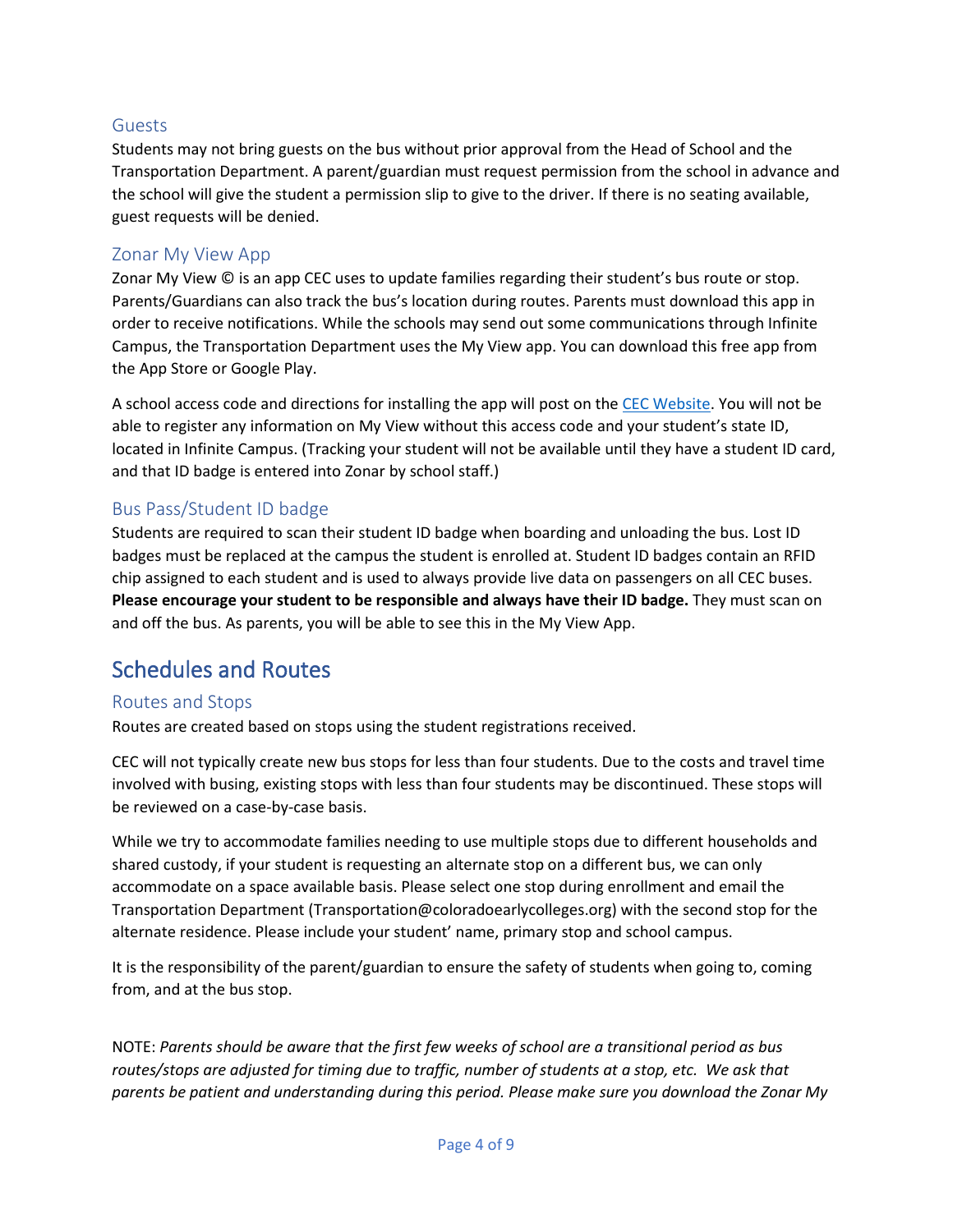*View app (see previous section) so you can receive timely alerts and important updates and announcements.* 

### <span id="page-4-0"></span>Bus Stop Procedures and Routing Criteria

CEC Schools serves over 50 bus stop locations from eight different CEC campuses from northern Colorado in Fort Collins, all the way south to Colorado Springs, each day. Bus stops and routes are designed with consideration of safety, efficiency, cost and shortest overall ride times. Parents must realize that bus stop assignments cannot be customized to meet every individual need and still be part of an efficient and economical transportation system.

The order of student pickup and drop-offs is designed to be the most efficient and within the shortest possible time. Students who are first on in the morning will not necessarily be the first off in the afternoon if it is a less efficient way to run the route. In general, the farther students live from school, the longer their bus ride will be. The length of the bus ride is determined by both the distance from school and the number of stops made. For example, it takes a considerable amount of time to make thirty stops for 50-60 students. For this reason, transportation services makes every attempt to minimize the number of bus stops, time on the bus, and to keep stops in a safe and easily accessible area that also allows for parents to park while waiting.

#### <span id="page-4-1"></span>Bus Schedules

For security purposes, pick-up and drop-off times for all bus schedules, including late start days, are not posted publicly. You can find your student's transportation information by logging into the Infinite Campus Parent Portal. Once logged in choose 'Transportation' from the left-hand menu.

Students should be at their assigned bus stop (out of the vehicle) no less than five (5) minutes before the established pick-up time. The AM time is departure from that stop, while the PM time is arrival at that stop. Parents and students are not authorized to try to stop a moving bus. Once a driver has departed a stop, they may not stop and pick up or drop off a student until the next scheduled stop.

Parents/guardians must take note of their student's school calendar to be familiar with early release, half days, holidays, school closures, and any other school schedule changes that would affect transportation. When in doubt, contact the school for more information.

## Family Responsibilities and Expectations

Riding a school bus is a privilege and student misbehavior is subject to disciplinary action which might include termination of bus riding privilege.

### <span id="page-4-2"></span>Attendance

Transportation is provided for CEC students to and from school only. If your student will no longer be riding the bus, you should notify the school as soon as possible. A student who does not ride on a regular basis may have their spot removed and given to a waitlisted student. If this happens, you will need to re-apply for transportation on a space available option.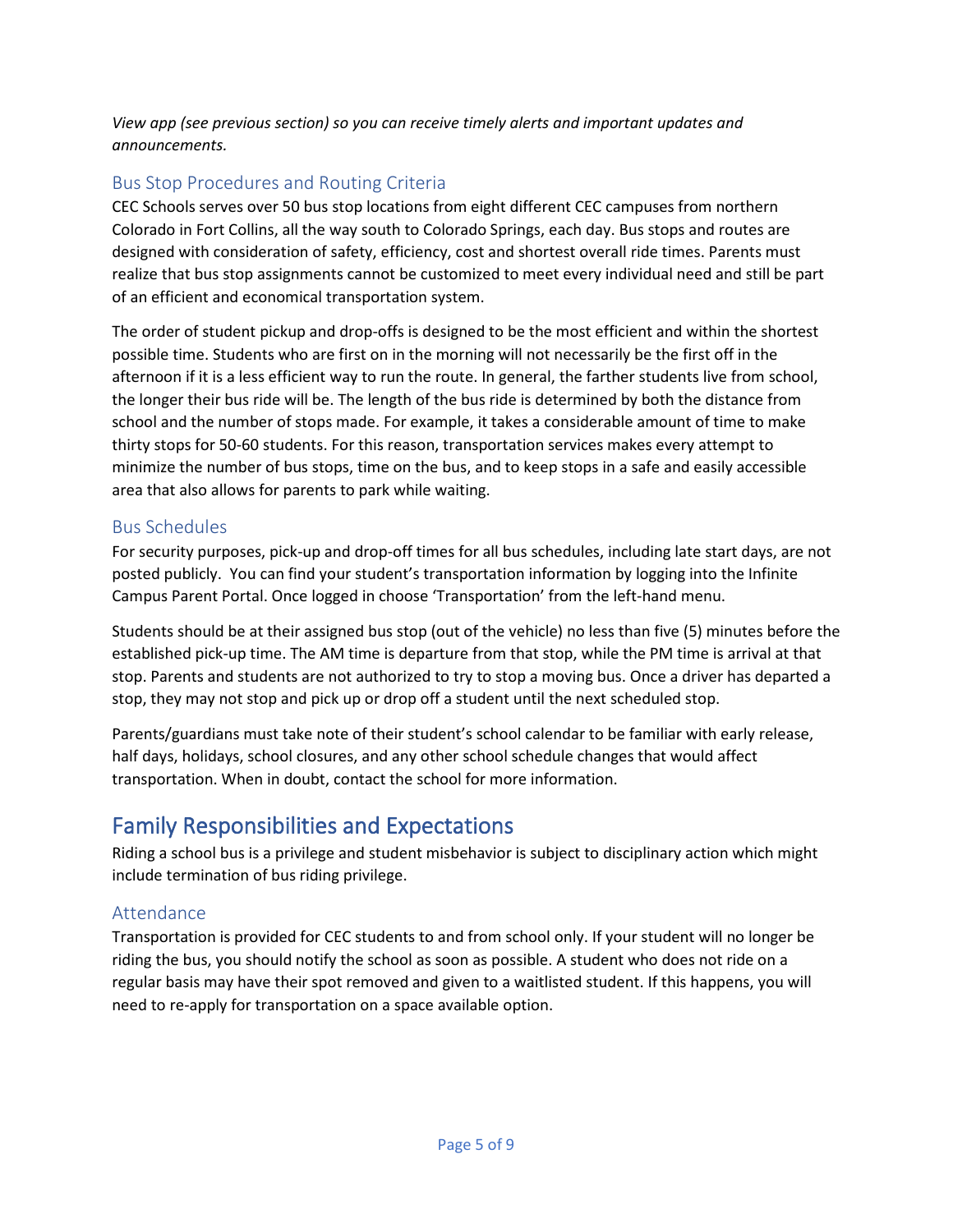#### <span id="page-5-0"></span>Video

Video cameras (with audio) are installed on all CEC school buses and any recordings could be used as evidence against students, staff or visitors in an appropriate disciplinary action or for referral to law enforcement agencies.

#### <span id="page-5-1"></span>Rules and Expectations

CEC Transportation views the bus as an extension of the classroom. As such, behavior that would not be acceptable in the classroom is also unacceptable on the school bus.

Bus riders will:

- 1. Practice pedestrian safety, crossing streets only at crosswalks, never standing in roadways, and checking for oncoming traffic.
- 2. Always walk at least 10 feet in front of the bus and never walk behind the bus.
- 3. Be at their assigned bus stop, ready to board, at least five minutes prior to the AM departure time.
- 4. Respect the bus driver's authority responding promptly to all instructions given.
- 5. Keep aisles and steps clear.
- 6. Sit where assigned.
	- a. High school students will sit toward the rear of the bus.
	- b. Middle school students will sit toward the front of the bus.
	- c. Bus drivers may assign seats either on a temporary or permanent basis.
- 7. Sit properly in their seats facing forward with their backs on the back cushion.
- 8. Always remain seated while the bus is in motion.
- 9. Observe classroom conduct.
- 10. Respect other students' property or space.

Items prohibited on CEC buses:

- 1. Eating and drinking All food must remain safely contained in student backpacks.
- 2. Tobacco or tobacco-based products
- 3. Glass items
- 4. Balloons of any kind
- 5. Animals of any kind, except Service Animals. Neither the ADA nor Colorado's service animal law includes pets or what are often referred to as "Emotional Support Animals" (ESA) as Service Animals (SA).
- 6. Skateboards, scooters, rollerblades, or other large/bulky items. Any item considered to be too large may be refused due to safety and capacity issues. Behaviors prohibited on CEC buses:

Behaviors prohibited on CEC buses:

- 1. Bullying
- 2. Horseplay or unruly behavior
- 3. Yelling or screaming
- 4. Abusive, foul, vulgar, or obscene language or gestures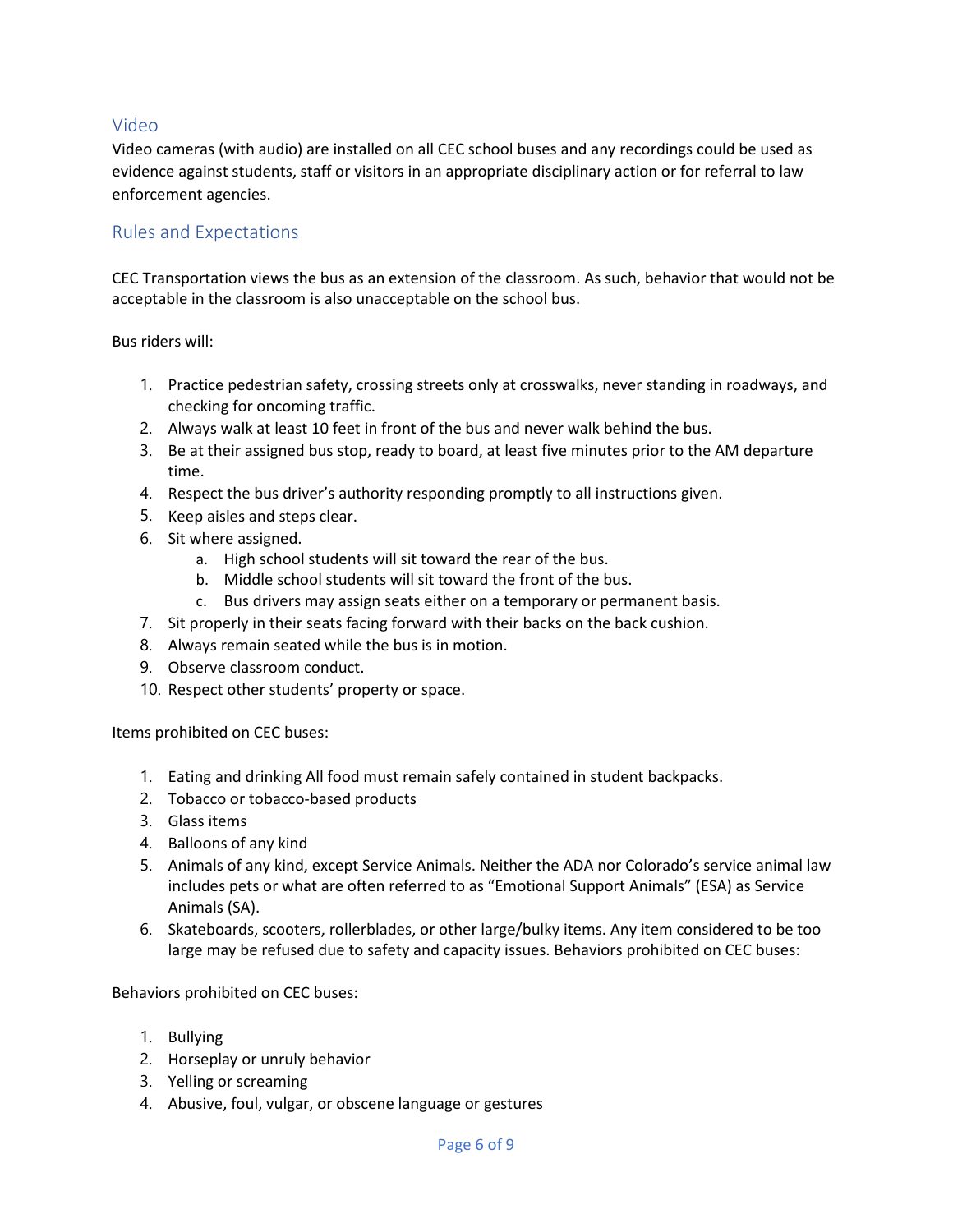- 5. Leaning out into the aisle.
- 6. Standing up or moving about while the bus is in motion.
- 7. Extending anything or throwing anything out bus windows.
- 8. Attempting to get on or off the bus anywhere except at an assigned stop. (Once a bus has left a stop, it cannot stop again until the next scheduled stop.)
- 9. Causing damage of any kind to the bus. (Student and/or parents/guardians are responsible for all repair costs.)
- 10. Spraying of any kind (pump or aerosol).
- 11. Any behavior that would not be acceptable in a classroom or school environment.

CEC cannot assume liability for lost or damaged items.

While the Federal mandate for wearing face mask on school buses is no longer in effect, students who wish to wear a mask may do so.

Failure to follow these rules may result in loss of transportation privileges.

#### <span id="page-6-0"></span>**Consequences**

Students who do not follow the expectations or exhibit poor behavior on the school bus can expect the follow consequences. However, at any time, transportation privileges may be suspended, without additional warnings, in the event the driver, Transportation Department or school administration feel safety is at risk.

- 1. The driver will address the behavior with the student and advise them as to what behavior is expected.
- 2. If the behavior continues a Transportation/School staff member will provide a courtesy email or phone call to the parent/guardian and ask for their assistance in helping to correct the behavior.
- 3. If after the courtesy contact with the parent/guardian, the student is still misbehaving, then the driver will complete a student conduct report and a Transportation/School staff member will email or call the parent and discuss the report.
- 4. If the student receives three written Conduct Reports, after a discussion between transportation and school admin or designee, the student will have their bus riding privileges removed for three consecutive school days and a conference with the parents and student will be scheduled.
- 5. If the student is given their fourth written Conduct Report, they will have their bus riding privileges removed for five consecutive school days and a conference with the parents and student will be scheduled.
- 6. A fifth written report will result in a loss of bus riding privileges for the remainder of the current semester.
- 7. Parents should understand that a loss of bus riding privileges **is not** a suspension from school. As such parents/guardians are then responsible for the transportation of their student to and from school.
- 8. It should be noted that immediate removal of bus riding privileges may occur for behavior that is deemed a safety concern by the Transportation Department or School Leadership.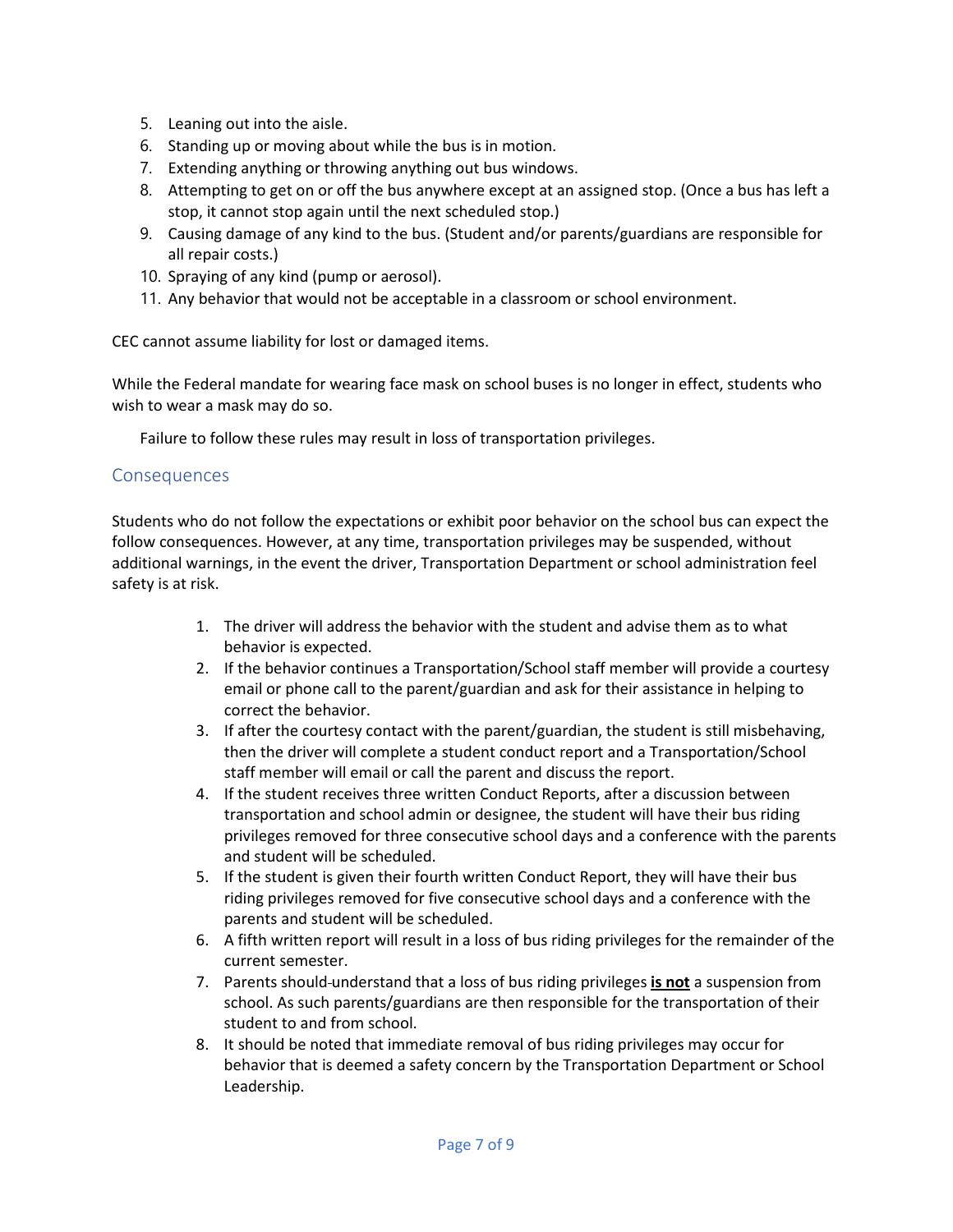#### <span id="page-7-0"></span>Parents Responsibilities

- 1. Parent shall make sure that student(s) are at their assigned bus stop five minutes prior to the scheduled departure time.
- 2. Parent shall instill in their own student habits of punctuality and appropriate behavior.
- 3. Parent shall understand the importance of school bus safety and should review bus rules with each student.
- 4. Parents shall ensure the safety and conduct of the student while in route to or from the stop and waiting at the stop.

### <span id="page-7-1"></span>Exceptional Student Services Routes

Exceptional Student Services (ESS) routes have specialized stops based on the programs and students they serve. If your child has been assigned to an ESS stop, you must notify CEC Transportation of any changes in contact phone numbers. Parents must contact CEC Transportation to get approval for any changes in pick up or drop off information. We ask that you contact CEC Transportation at [Transportation@coloradoearlycolleges.org](mailto:Transportation@coloradoearlycolleges.org) prior to student absences or if your child will not require transportation for the day to avoid unnecessary stops. Parents will receive detailed route information when their child has been assigned to an ESS route/stop.

## Contact Information

For questions or concerns pertaining to student transportation, please contact our Transportation department. Please remember that CEC Transportation serves multiple campuses across the state, so please make sure to identify your student and campus in any communication.

Transportation Department [Website Contact](https://forms.office.com/r/bjtEfGaQ0z)

# Cancelations or Delays

Any bus cancellations or delays will be broadcast through the My View app, School Messenger, and/or Infinite Campus. Weather delays or school emergency procedures will come from the school. However, any impacts on buses will be broadcast through the services listed above.

In some rare instances the local school district in which you physically reside may be closed or delayed due to inclement weather and/or hazardous road conditions. If this happens and your CEC campus does not close or delay, your bus stop may be cancelled. E.g. Woodland Park, Berthoud, Wellington, Falcon, Mesa Ridge. You will be notified via My View or School Messenger.

# <span id="page-7-2"></span>Requesting Changes

#### <span id="page-7-3"></span>Permanent Changes

Route change requests will be considered after **September 5, 2022** so routes can be stabilized and leveled for the new year. Many students are not enrolled or do not request transportation until after school starts. Students who do not have a bus schedule are high priority. This addition will determine a final analysis of student seat capacity. *Note: Due to high call volume and email requests during this time, bus assignments for eligible students can take approximately up to 14 days for review and/or approval during school opening season.*